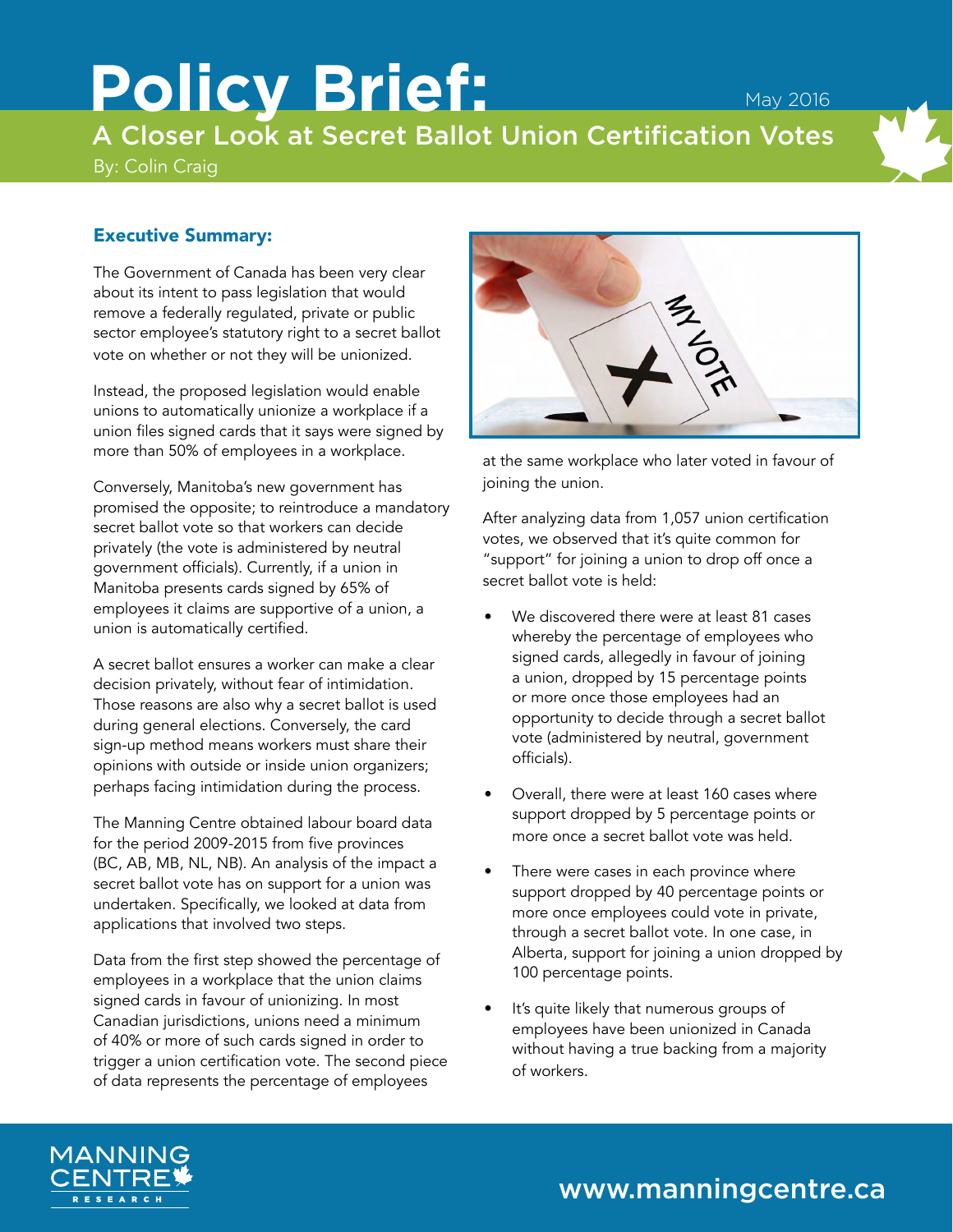As we only had access to partial data from three provinces, the number of instances whereby support for unionization dropped significantly is likely underreported.

In a majority of cases the percentage of employees supporting a union increased from the time cards were signed until the certification vote was held. This suggests a secret ballot vote would support those who feel intimidated to sign certification cards, but at the same time, such a process would not negatively impact those who wish to vote in favour of a union.

In conclusion, the Government of Canada should reconsider legislation to remove the secret ballot vote for workers covered under federal labour legislation. Further, the Province of Manitoba should be encouraged to bring back the secret ballot.

## Background:

In Canada, unionization of a workplace can generally be done through one of two means:

- 1. A union presents cards signed by employees (that it claims support joining the union) to the labour board and a secret ballot vote is then held. For example, in B.C., if 45% of employees in a workplace sign cards allegedly in favour of establishing a union, a certification vote is subsequently held among employees that would be included in the proposed union. Neutral government officials administer the vote. *(Note: the threshold for forcing a vote differs by province.)*
- 2. A union presents cards signed by employees (that it claims support joining the union) to force automatic certification of a union. For example, in Manitoba, if 40% of employees (or more) sign union cards at a workplace, a union certification vote is subsequently held. However, if 65% (or more) of employees sign a card allegedly in favour of establishing a union, a union is automatically certified for the workplace. *(Note: most jurisdictions do not have this option, a worker is always guaranteed the right to a secret ballot vote.)*

The following table provides information on the union certification process in Canada:

| <b>Jurisdiction</b>     | <b>Secret Ballot</b><br><b>Vote Triggered</b> | <b>Automatic Certification</b><br>(No Vote)                         |
|-------------------------|-----------------------------------------------|---------------------------------------------------------------------|
| Federal                 | 40% or more                                   |                                                                     |
| <b>British Columbia</b> | 45% or more                                   |                                                                     |
| Alberta                 | 40% or more                                   |                                                                     |
| Saskatchewan            | 45% or more                                   |                                                                     |
| Manitoba                | 40% or more                                   | 65%                                                                 |
| Ontario                 | 40% or more                                   |                                                                     |
| Quebec                  | 35%-50%                                       | $50% + 1$                                                           |
| Prince Edward Island    |                                               | $50\% + 1$                                                          |
| New Brunswick           | 40% or more                                   | $60\% + 1$ (Automatic)<br>50-60% (Board may certify without a vote) |
| Newfoundland            | <b>Over 50%</b>                               |                                                                     |
| Nova Scotia             | 40% or more                                   |                                                                     |

#### Table 1: Union Certification Process at a Glance

*Source: [LabourWatch](http://www.labourwatch.com/docs/forms/charts/Cert%20Decert%20Chart%20Full%20Form%20-%202015%207%202%20330%20pm%20PT.pdf)*

*Note: Some jurisdictions have different labour rules for those working in the construction industry*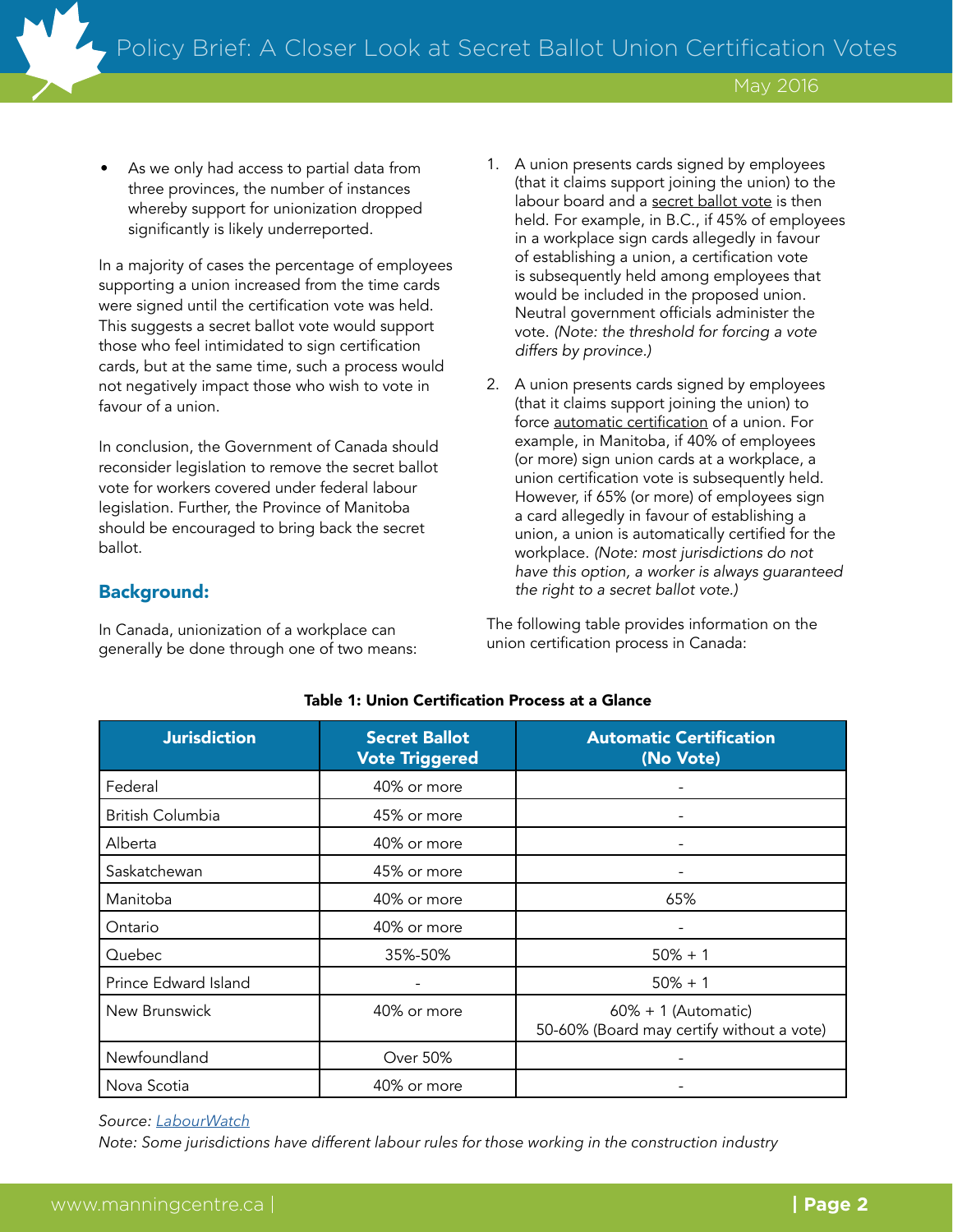Currently, the House of Commons is debating *Bill C-4: An Act to amend the Canada Labour Code, the Parliamentary Employment and Staff Relations Act, the Public Service Labour Relations Act and the Income Tax Act*. If passed, the legislation would change the process for unionizing a workplace. Currently, once a union presents cards signed by 40% of employees and suggests they would like to join the union, a secret ballot vote is then held to let workers decide. Should Bill C-4 pass, a secret ballot vote would give way to automatic unionization if a union presents cards signed by more than 50% of employees. Further, while the government intends to ease the process for certifying a union, it is not easing the process for decertification.

Conversely, in Manitoba, the Progressive Conservative Party of Manitoba [promised](http://www.pcmanitoba.com/platform) during the 2016 election:

*"Guarantee the right to a secret ballot vote in workplaces, to foster a more open labour environment."*

The two governments are obviously heading in different directions; each reversing decisions by their predecessors.

In January 2016, the Manning Centre filed Freedom of Information requests with multiple provincial labour boards (and the Government of Canada) to look into the percentage of employees who sign union cards allegedly in favour of joining a union, as well as the percentage of employees (at the same workplace) who eventually voted to approve/ reject a union.

Data was obtained from the governments of British Columbia, Alberta, Manitoba, New Brunswick and Newfoundland and Labrador for union certification votes held from January 2009 – December 2015.

Some other jurisdictions have yet to respond or were not able to provide data electronically or in printed form (the Government of Canada did not respond, the Saskatchewan government does not keep the records and the Ontario government does not publish all the data online).

### Summary of Findings:

We analyzed data from 1,057 union certification votes, spanning seven years and five provinces. The following are the highlights for each province:

British Columbia: British Columbia labour laws require a union to file signed cards for at least 45% of employees in a proposed bargaining to trigger a secret ballot vote administered by neutral government officials.

While it was cost prohibitive to obtain the percentage of employees who signed union cards for each labour board application, it was possible to obtain the percentages of employees who voted in favour of union certification for the years 2009- 2015.

During that period, the data shows there were at least 34 instances where the percentage of employees who voted in favour of a union dropped by at least 15 percentage points (from the threshold of 45% of cards required to obtain a secret ballot vote).

During the 2009-2015 period, there were four instances where a union filed cards for at least 45% of employees (again, the exact percentages aren't available due to cost considerations), yet, when it came time to vote in favour of joining a union, 0% actually supported unionization.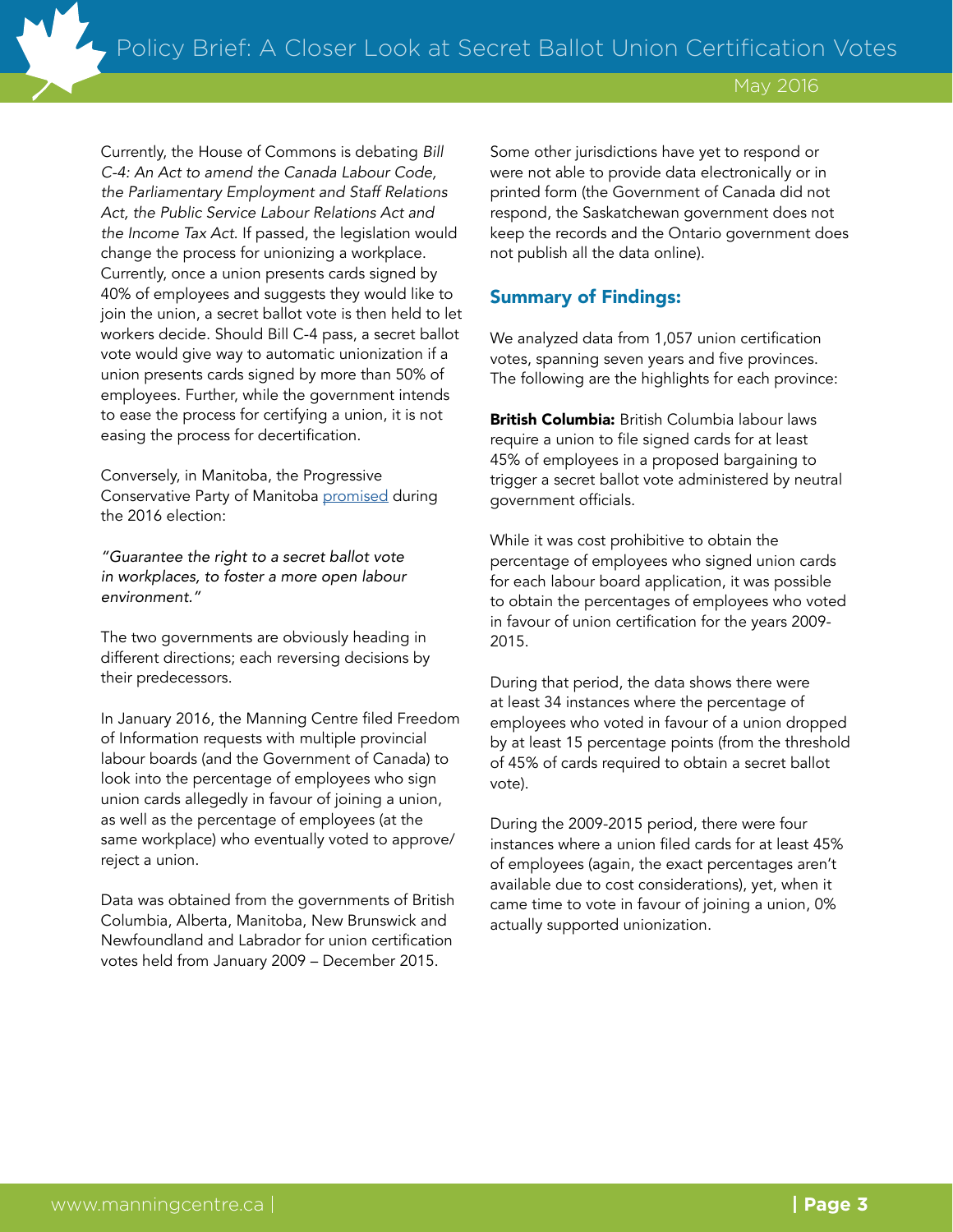| <b>Vote Date</b> | % Signed Cards* | % Voted for Unionization<br>(Secret Ballot) |
|------------------|-----------------|---------------------------------------------|
| February, 2010   | 45% (or more)   | $0.00\%$                                    |
| May, 2010        | 45% (or more)   | $0.00\%$                                    |
| September, 2012  | 45% (or more)   | $0.00\%$                                    |
| September, 2013  | 45% (or more)   | $0.00\%$                                    |
| August, 2010     | 45% (or more)   | 5.26%                                       |
| January, 2009    | 45% (or more)   | 6.45%                                       |
| October, 2014    | 45% (or more)   | 6.90%                                       |
| February, 2015   | 45% (or more)   | 7.14%                                       |
| August, 2012     | 45% (or more)   | 8.33%                                       |
| November, 2015   | 45% (or more)   | 10.00%                                      |

#### Table 2: BC: Significant Drops in Union Support (2009-2015)

*\* Percentage of employees who signed cards in favour of certification is not available. However, rules require at least 45% to force a vote.*

Alberta: In order to force a vote to establish a union in a workplace, Alberta labour laws require a union to either file a petition showing at least 40% of employees want to be members of the union or file membership information demonstrating that at least 40% of the workplace's employees are members of the union.

Data from the Alberta Labour Relations Board shows there were at least 31 cases between 2009- 2015 whereby the percentage of employees

claimed to be in support of joining a union dropped 15 percentage points once a secret ballot certification vote was held. (Administered by neutral government officials.)

During the same period there were four instances where unions suggested in their applications that 50% of employees or more were either members, or had signed a petition, yet, once the vote was held, not a single member supported joining the union.

| <b>Vote Date</b> | % Signed Cards | % Voted for Unionization<br>(Secret Ballot) | % Drop     |
|------------------|----------------|---------------------------------------------|------------|
| 2013             | 100.0%         | 0.0%                                        | $-100.0\%$ |
| 2015             | 100.0%         | 25.0%                                       | -75.0%     |
| 2015             | 100.0%         | 25.0%                                       | -75.0%     |
| 2015             | 70.0%          | 10.0%                                       | -60.0%     |
| 2015             | 52.6%          | 0.0%                                        | $-52.6%$   |
| 2012             | 50.0%          | 0.0%                                        | -50.0%     |
| 2015             | 50.0%          | 0.0%                                        | -50.0%     |
| 2012             | 71.4%          | 26.7%                                       | -44.7%     |
| 2012             | 57.1%          | 14.3%                                       | $-42.8%$   |
| 2013             | 40.0%          | 6.0%                                        | $-34.0\%$  |

#### Table 3: AB: Significant Drops in Union Support (2009-2015)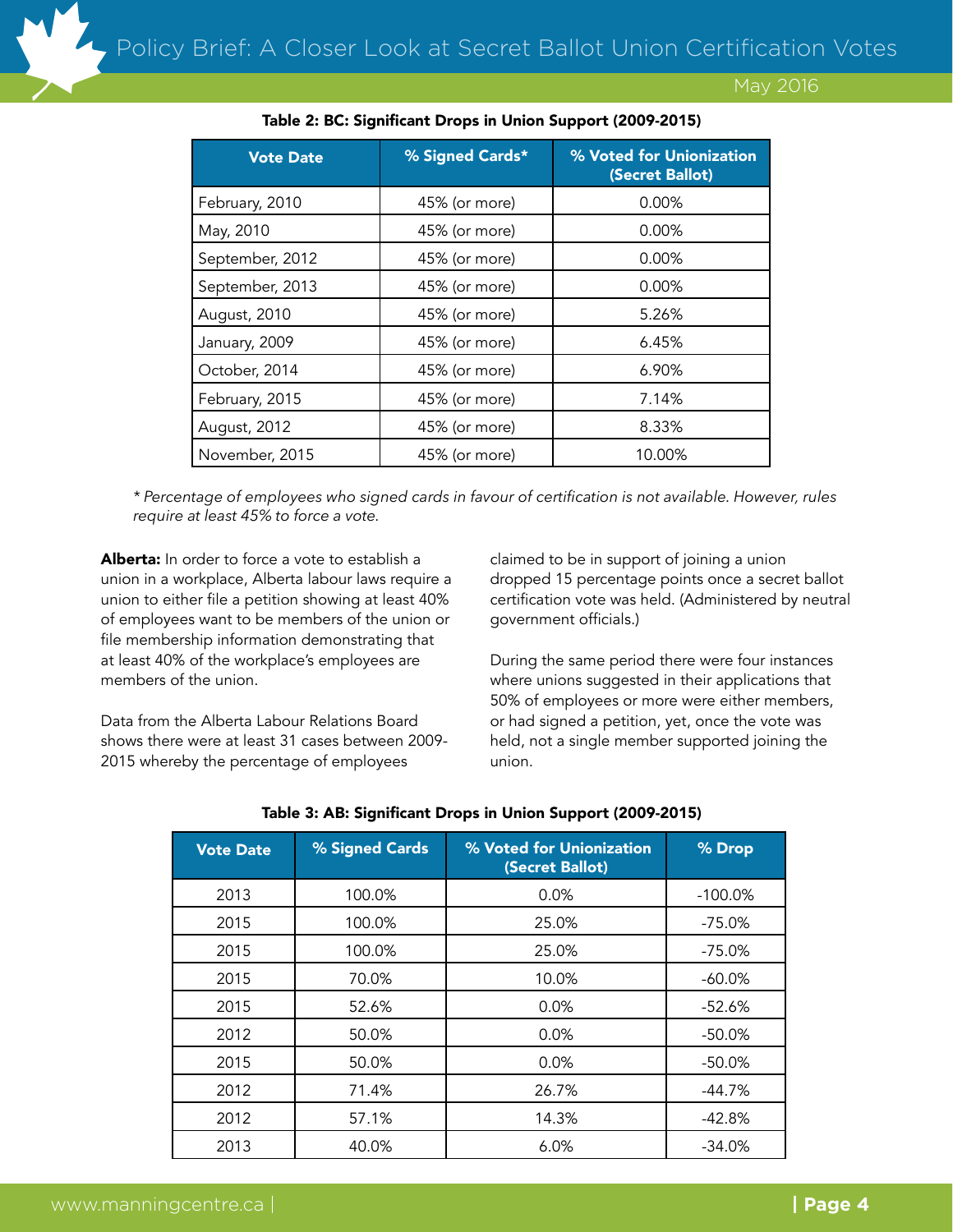#### Newfoundland and Labrador: In 2014,

Newfoundland and Labrador [amended its labour](http://www.coxandpalmerlaw.com/en/home/publications/newfoundland-and-labrador-amendments-to-the-labour.aspx)  [legislation](http://www.coxandpalmerlaw.com/en/home/publications/newfoundland-and-labrador-amendments-to-the-labour.aspx) to move away from automatic union certification once a union presented signed cards by 65% of employees. Instead, a secret ballot vote is now held after 40% of employees (or more) sign cards.

From the beginning of 2009 to the end of 2015, there were 38 certification votes. The percentage of employees allegedly in favour of a union dropped by 15% or more in ten cases.

One case worth highlighting occurred in 2012, when provincial laws saw automatic unionization of a workplace once 65% of employees signed cards. The case in question saw a union come just shy of the 65% threshold, it presented signed cards from 64.4% of employees. However, once the workers voted privately through a secret ballot, only 17.1% of employees actually voted in favour of joining the union. Had the union gathered just a couple more signed cards, a union would have been certified; despite a lack of true support.

| <b>Date Application</b><br><b>Received</b> | % Signed Cards | % Voted for Unionization<br>(Secret Ballot) | % Drop   |
|--------------------------------------------|----------------|---------------------------------------------|----------|
| 2014                                       | 91.7%          | 33.3%                                       | $-58.4%$ |
| 2013                                       | 85.7%          | 33.3%                                       | $-52.4%$ |
| 2012                                       | 64.4%          | 17.1%                                       | $-47.3%$ |
| 2012                                       | 87.5%          | 50.0%                                       | $-37.5%$ |
| 2013                                       | 68.6%          | 33.3%                                       | $-35.3%$ |
| 2015                                       | 60.0%          | 31.7%                                       | $-28.3%$ |
| 2012                                       | 64.3%          | 37.5%                                       | $-26.8%$ |
| 2012                                       | 63.6%          | 37.3%                                       | $-26.3%$ |
| 2012                                       | 88.0%          | 65.2%                                       | $-22.8%$ |
| 2014                                       | 78.4%          | 55.6%                                       | $-22.8%$ |

#### Table 4: NL: Significant Drops in Union Support (2009-2015)

Manitoba: In Manitoba, union certification votes are triggered when a union presents cards signed by 40% of employees and claims they are in favour of joining a union. However, if 65% of employees sign cards, certification is automatic.

While the Manitoba government does not track the percentage of employees who sign cards, data was available for the outcomes of certification votes.

From 2009-2015 there were at least seven instances whereby the percentage of employees who signed cards dropped by 5% or more once a certification vote was held. This included two instances where no workers voted in favour of joining a union. *Manitoba Legislature*

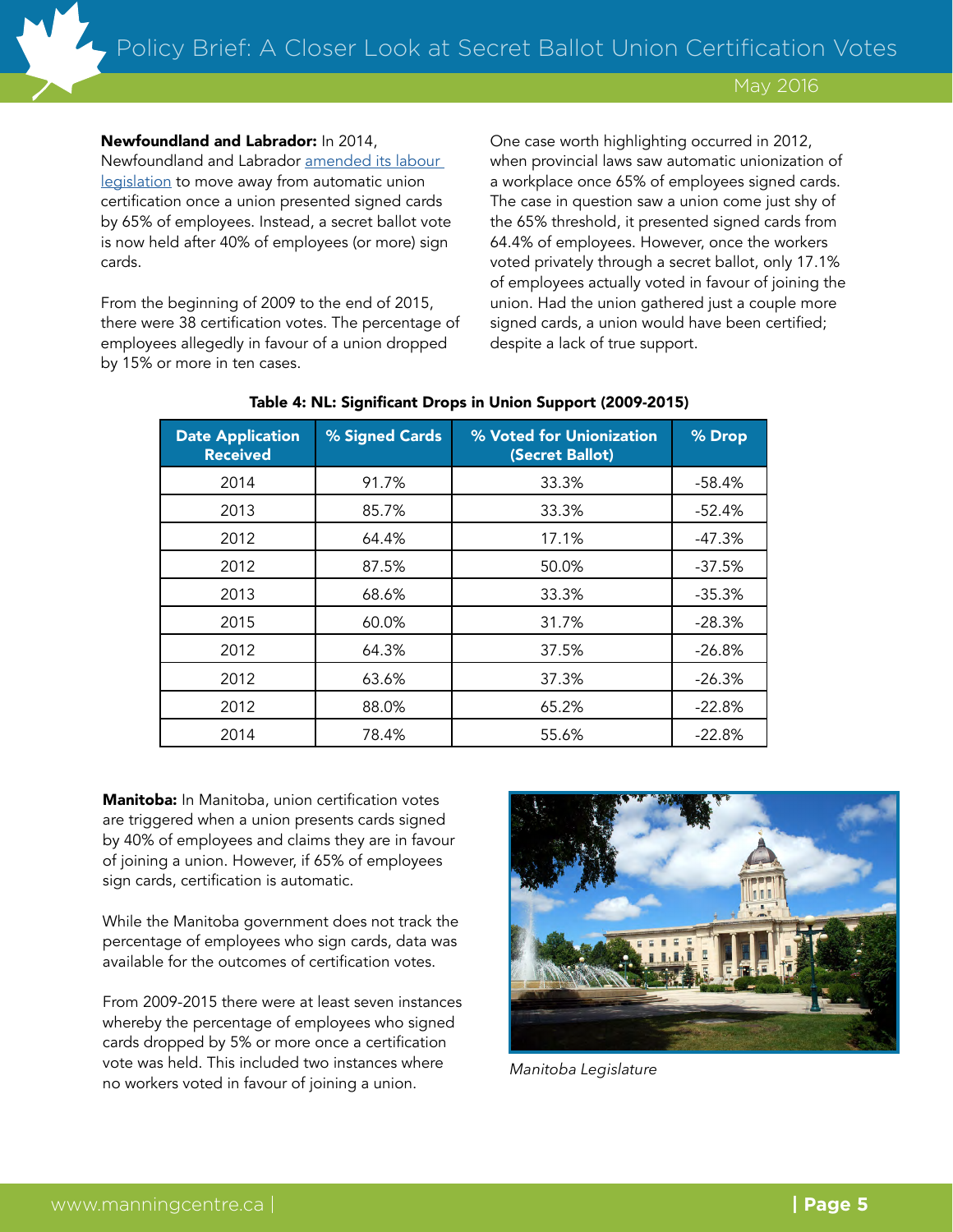| <b>Date Application</b><br><b>Received</b> | % Signed Cards* | % Voted for Unionization<br>(Secret Ballot) |
|--------------------------------------------|-----------------|---------------------------------------------|
| 2013                                       | 40% (or more)   | 0.0%                                        |
| 2009                                       | 40% (or more)   | 0.0%                                        |
| 2013                                       | 40% (or more)   | 25.3%                                       |
| 2011                                       | 40% (or more)   | 25.3%                                       |
| 2010                                       | 40% (or more)   | 28.6%                                       |
| 2009                                       | 40% (or more)   | 29.7%                                       |
| 2013                                       | 40% (or more)   | 35.0%                                       |

#### Table 5: MB: Significant Drops in Union Support (2009-2015)

*\* Percentage of employees who signed cards is not available. The figure would be between 40-64.9%.*

**New Brunswick:** According to New Brunswick labour legislation, once a union presents cards signed by 40% of employees, and suggests they are in favour of joining a union, a vote is held.

If between 50-60% of employees sign cards, the government has the discretion to approve automatic certification of a union. Once 60% of employees sign cards, certification is automatic.

New Brunswick's government considers the percentage of employees who sign cards in a certification process confidential. Thus, it's difficult to examine cases where "support" for joining the union dropped.

However, using the minimum threshold of 40% of employees to sign cards to force a secret ballot vote, there were several cases where the percentage of employees who voted to join the union was well below the 40% threshold. In one case, not a single employee voted in favour of joining the union.

| <b>Date Application</b><br><b>Received</b> | % Signed Cards* | % Voted for Unionization<br>(Secret Ballot) |
|--------------------------------------------|-----------------|---------------------------------------------|
| 2011                                       | 40% (or more)   | 34.4%                                       |
| 2011                                       | 40% (or more)   | 23.1%                                       |
| 2012                                       | 40% (or more)   | 18.2%                                       |
| 2011                                       | 40% (or more)   | 33.3%                                       |
| 2012                                       | 40% (or more)   | 25.0%                                       |
| 2012                                       | 40% (or more)   | 0.0%                                        |
| 2012                                       | 40% (or more)   | 36.8%                                       |

#### Table 6: NB: Significant Drops in Union Support (2009-2015)

*\* Percentage of employees who signed cards is not available. However, New Brunswick labour legislation requires at least 40% of employees to sign cards to trigger a certification vote. Upwards of 60% of employees could have signed cards as certification becomes automatic once more than 60% of employees sign cards.*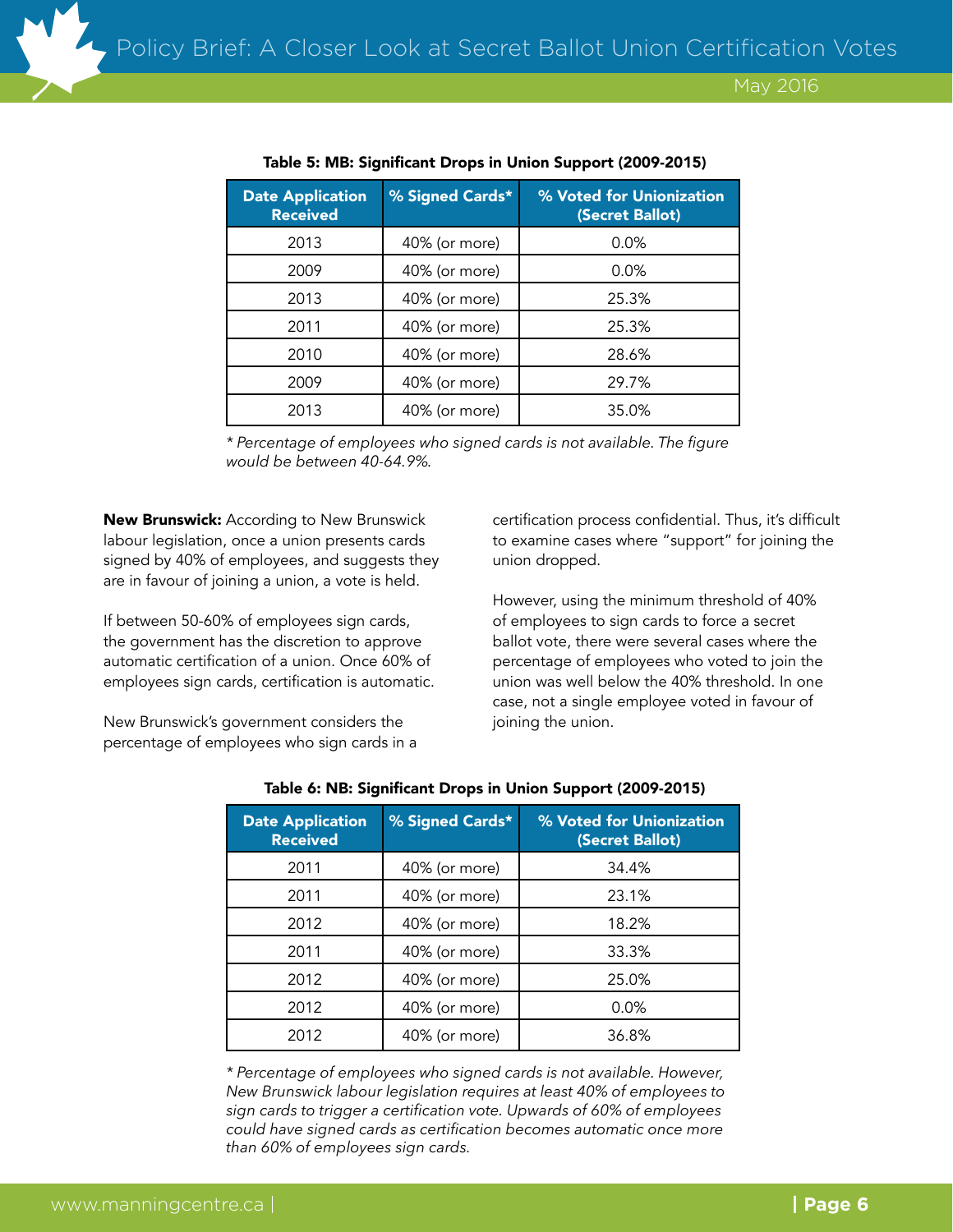# Why the Drop in "Support?"

What could explain all the aforementioned examples of "support" for joining a union dropping once employees were given an opportunity to express their views through a secret ballot vote?

The reason seems to be obvious – anonymity. People feel more comfortable expressing their true views when they know they can do so without reprisal or intimidation. General elections use a secret ballot for this very reason – to ensure voters have privacy, to prevent corruption, vote buying and other problems. It's also why unions use the secret ballot method to select their own presidents and senior officials.

To understand how the union certification process can be intimidating for workers, and lead to signatures being collected from people who aren't truly supportive of joining a union, consider this letter to the editor in the [April 18, 2016](http://www.winnipegfreepress.com/opinion/letters_to_the_editor/letters-and-comments-376024911.html) edition of the Winnipeg Free Press: 2

*"…late one night, two very large union organizers visited my home and tried to get me to sign a union card. They indicated that all my fellow coworkers had signed and so should I. This was quite intimidating.*

*A secret ballot would take this intimidation out of the equation."*

*- Dave Deighton, Winnipeg*

This tactic – union organizers showing up at a worker's home to seek a card signature – is even acknowledged by unions as common practice. In *Organizing and Union Renewal: What Determines Union Organizing Tactics?*, Jonathan Eaton notes survey data from union organizers in British Columbia and Ontario. In the two provinces, union organizers indicated "*make house calls to workers homes*" is the second and fifth most commonly used organizing technique respectively (out of 19 possible choices.) <sup>3</sup>

That's not to say every visit will be seen as intimidating, but it's easy to see how people like Dave Deighton could find large union organizers showing up at their home unsettling. It's also

why we've described cards signed in support for joining a union as "alleged" throughout this policy brief. Clearly, a signed card does not always mean employees are truly in favour of joining a union.

Finally, it should be noted that even Canada's union movement has conceded that "tricks" may be played during union certification drives. One of Canada's largest unions, the Labourers' International Union of North America (LIUNA), posted the following note of caution to its members on its website:

*"Q: What should I do if I am asked by a rival union to sign a membership card?*

*A: Don't sign anything! You do not have to sign anything. Don't be tricked into signing something "to get more information" or fall for "a card needs to be signed for Local 183". We don't need you to sign anything. It's just a sneaky way to get a member to sign a card for another union."* <sup>4</sup>

# Conclusion:

The data clearly shows that, when given an opportunity to vote privately, workers are often not as supportive of joining a union as the card check system suggests. A signed card should not be mistaken for true vote in favour of joining a unionize. To determine if employees truly want to union, a secret ballot vote should be held as it protects employees from fear or intimidation.

The numerous instances of large drops in alleged support for joining a union (once employees have an opportunity to vote privately) suggests it's quite likely that several unions in Canada have been automatically certified without the true support of a majority of employees. A secret ballot vote could correct this problem.

The Government of Canada would be wise to reconsider legislation to remove the secret ballot vote for workers covered under federal labour legislation. Further, the Province of Manitoba should be encouraged to continue with plans to reintroduce the secret ballot prior to union certification.